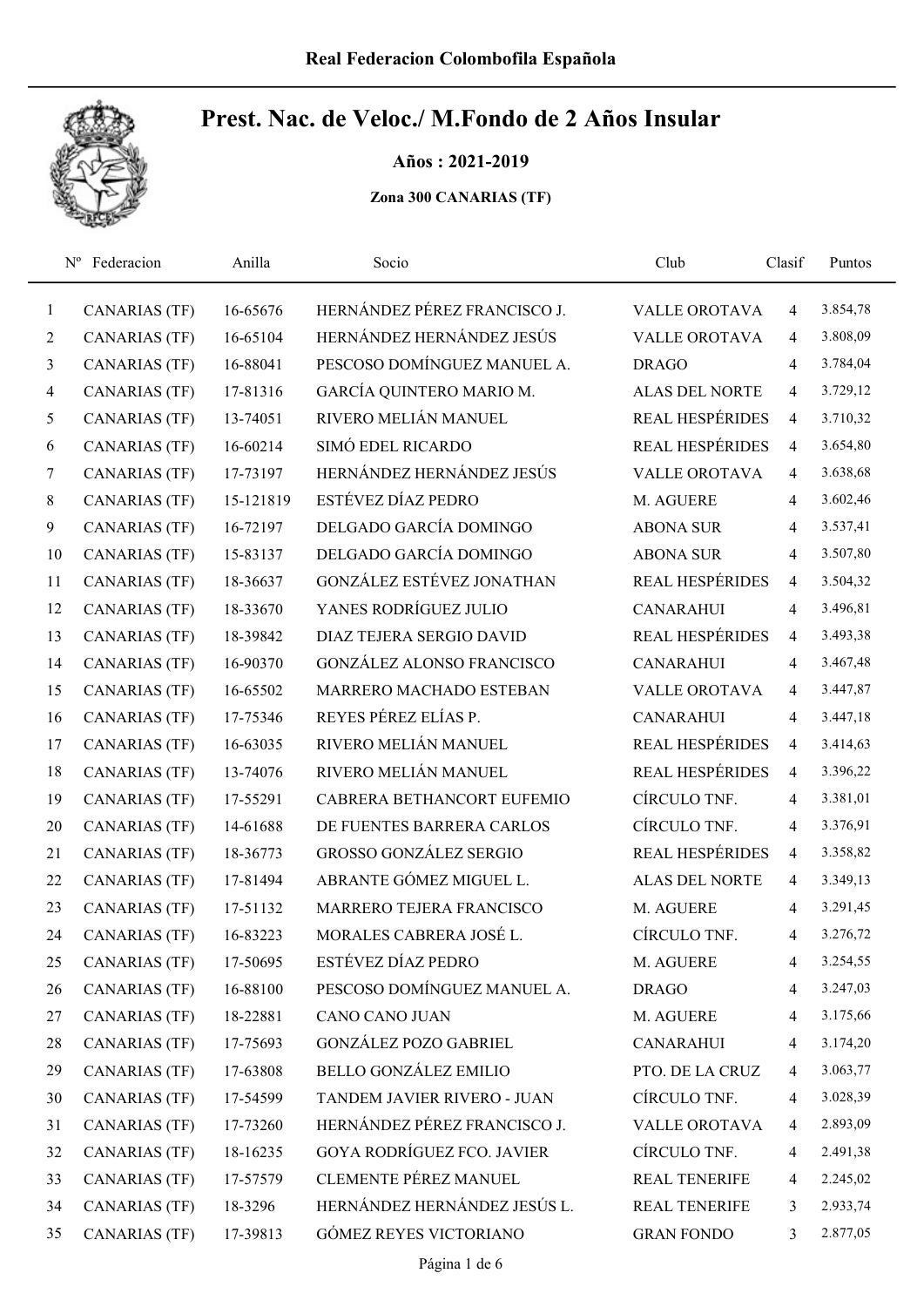Años : 2021-2019

|    | Nº Federacion        | Anilla    | Socio                        | Club                   | Clasif         | Puntos   |
|----|----------------------|-----------|------------------------------|------------------------|----------------|----------|
| 36 | <b>CANARIAS (TF)</b> | 18-3262   | HERNÁNDEZ HERNÁNDEZ JESÚS L. | <b>REAL TENERIFE</b>   | $\overline{3}$ | 2.863,58 |
| 37 | <b>CANARIAS (TF)</b> | 17-38596  | <b>FUENTES RAVELO TANIA</b>  | <b>GRAN FONDO</b>      | 3              | 2.842,49 |
| 38 | <b>CANARIAS (TF)</b> | 16-81463  | DE FUENTES BARRERA FERNANDO  | CÍRCULO TNF.           | 3              | 2.830,81 |
| 39 | <b>CANARIAS (TF)</b> | 17-74089  | PÉREZ GONZÁLEZ FRANCISCO J.  | <b>VALLE OROTAVA</b>   | $\mathfrak{Z}$ | 2.820,92 |
| 40 | <b>CANARIAS (TF)</b> | 17-38973  | <b>TÁNDEM ARMAS</b>          | <b>GRAN FONDO</b>      | 3              | 2.802,54 |
| 41 | <b>CANARIAS (TF)</b> | 15-91259  | GONZÁLEZ ÁLVAREZ SALVADOR    | PTO. DE LA CRUZ        | 3              | 2.794,47 |
| 42 | <b>CANARIAS (TF)</b> | 17-57406  | EXPÓSITO CRUZ JONHATAN       | <b>REAL TENERIFE</b>   | 3              | 2.792,43 |
| 43 | <b>CANARIAS (TF)</b> | 18-37046  | MEDINA LEON MIGUEL JOSÉ      | <b>REAL HESPÉRIDES</b> | $\mathfrak{Z}$ | 2.789,40 |
| 44 | <b>CANARIAS (TF)</b> | 16-96380  | <b>ACOSTA JORGE LAURA</b>    | M. AGUERE              | 3              | 2.788,63 |
| 45 | <b>CANARIAS (TF)</b> | 16-81905  | HERNÁNDEZ RODRÍGUEZ ANIBAL   | CÍRCULO TNF.           | 3              | 2.782,56 |
| 46 | <b>CANARIAS (TF)</b> | 15-106966 | RODRÍGUEZ ALMENARA JESÚS     | <b>REAL HESPÉRIDES</b> | $\mathfrak{Z}$ | 2.782,06 |
| 47 | <b>CANARIAS (TF)</b> | 17-48909  | TÁNDEM PEPITO - HUGO PALMERO | <b>REAL HESPÉRIDES</b> | $\mathfrak{Z}$ | 2.780,11 |
| 48 | <b>CANARIAS (TF)</b> | 16-65984  | HERNÁNDEZ RODRÍGUEZ JUAN J.  | <b>VALLE OROTAVA</b>   | $\mathfrak{Z}$ | 2.761,82 |
| 49 | <b>CANARIAS (TF)</b> | 18-38982  | RODRÍGUEZ RODRÍGUEZ RAMÓN    | <b>REAL HESPÉRIDES</b> | $\mathfrak{Z}$ | 2.745,75 |
| 50 | <b>CANARIAS (TF)</b> | 17-48524  | RAVELO RAMOS JUAN CARLOS     | REAL HESPÉRIDES        | $\mathfrak{Z}$ | 2.736,04 |
| 51 | <b>CANARIAS (TF)</b> | 18-8917   | PADILLA MACHÍN JUAN LUIS     | <b>ABONA SUR</b>       | 3              | 2.731,63 |
| 52 | <b>CANARIAS (TF)</b> | 17-78587  | LEDESMA BATISTA JOSÉ         | <b>ABONA SUR</b>       | $\mathfrak{Z}$ | 2.726,87 |
| 53 | <b>CANARIAS (TF)</b> | 16-60056  | <b>EXPÓSITO ROJAS JORGE</b>  | <b>REAL HESPÉRIDES</b> | $\overline{3}$ | 2.726,81 |
| 54 | <b>CANARIAS (TF)</b> | 18-39457  | SABINA SOSA JOSÉ ROMÁN       | <b>REAL HESPÉRIDES</b> | $\mathfrak{Z}$ | 2.726,20 |
| 55 | <b>CANARIAS (TF)</b> | 16-62484  | RODRÍGUEZ RODRÍGUEZ RAMÓN    | <b>REAL HESPÉRIDES</b> | $\mathfrak{Z}$ | 2.722,56 |
| 56 | <b>CANARIAS (TF)</b> | 16-60395  | EXPÓSITO ROJAS ANTONIO       | <b>REAL HESPÉRIDES</b> | $\mathfrak{Z}$ | 2.721,43 |
| 57 | <b>CANARIAS (TF)</b> | 17-64351  | <b>GARCÍA BRITO DAVID</b>    | PTO. DE LA CRUZ        | 3              | 2.718,51 |
| 58 | <b>CANARIAS (TF)</b> | 14-77076  | ENCINOSO SOLER TOMÁS         | PTO. DE LA CRUZ        | 3              | 2.716,99 |
| 59 | <b>CANARIAS</b> (TF) | 18-42143  | HERNÁNDEZ GONZÁLEZ ZAIDA C.  | <b>ALAS DEL NORTE</b>  | 3              | 2.714,75 |
| 60 | <b>CANARIAS</b> (TF) | 18-23253  | <b>SOCAS MARTÍN GABRIEL</b>  | <b>REAL TENERIFE</b>   | 3              | 2.714,52 |
| 61 | <b>CANARIAS (TF)</b> | 10-140340 | RIVERO MELIÁN MANUEL         | <b>REAL HESPÉRIDES</b> | $\mathfrak{Z}$ | 2.699,91 |
| 62 | <b>CANARIAS (TF)</b> | 16-92641  | MARTÍN GARCÍA JUAN SGO.      | <b>CANARAHUI</b>       | $\mathfrak{Z}$ | 2.697,66 |
| 63 | <b>CANARIAS (TF)</b> | 17-53092  | GALVÁN LÓPEZ GUILLERMO       | M. AGUERE              | 3              | 2.691,99 |
| 64 | <b>CANARIAS (TF)</b> | 17-50168  | ACOSTA CAMACHO SALVADOR      | M. AGUERE              | 3              | 2.688,14 |
| 65 | <b>CANARIAS (TF)</b> | 18-20684  | ACOSTA CAMACHO SALVADOR      | M. AGUERE              | 3              | 2.666,29 |
| 66 | <b>CANARIAS (TF)</b> | 18-13111  | HERNÁNDEZ HERNÁNDEZ MOISÉS   | <b>ISLA BAJA</b>       | 3              | 2.654,79 |
| 67 | <b>CANARIAS (TF)</b> | 14-60004  | PERAZA MÁRQUEZ GAZMIRA       | CÍRCULO TNF.           | 3              | 2.646,41 |
| 68 | <b>CANARIAS (TF)</b> | 14-58263  | HERRERA HERNÁNDEZ ARMANDO    | REAL TENERIFE          | 3              | 2.632,46 |
| 69 | <b>CANARIAS (TF)</b> | 18-4798   | RAMOS CARTAYA JULIO          | <b>REAL TENERIFE</b>   | 3              | 2.625,70 |
| 70 | <b>CANARIAS (TF)</b> | 17-70024  | ÁLVARO ALFONSO JOSÉ MARÍA    | <b>DRAGO</b>           | 3              | 2.623,23 |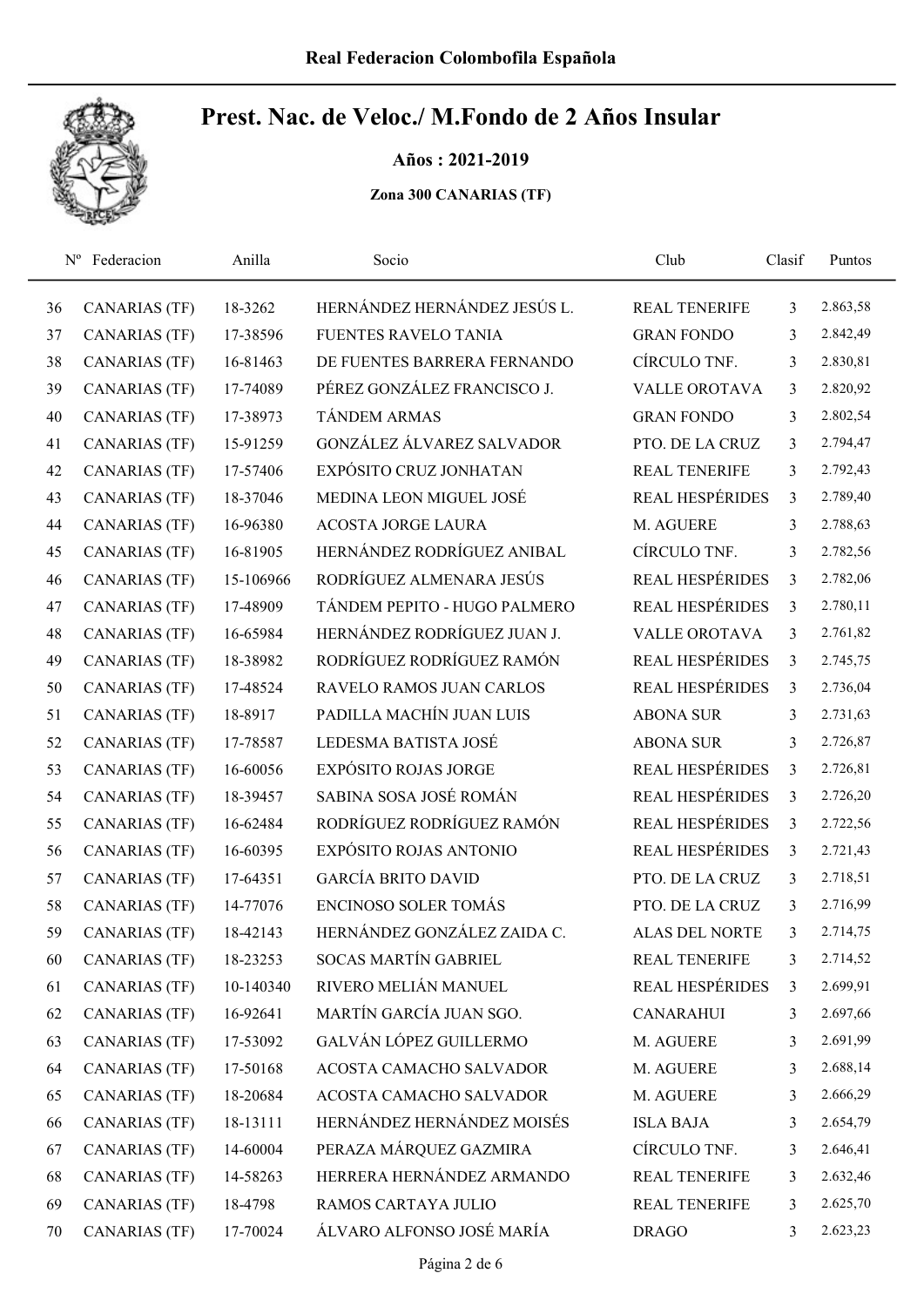Años : 2021-2019

| $N^{\rm o}$ | Federacion           | Anilla    | Socio                        | Club                     | Clasif         | Puntos   |  |
|-------------|----------------------|-----------|------------------------------|--------------------------|----------------|----------|--|
| 71          | <b>CANARIAS (TF)</b> | 17-60147  | DÍAZ ACOSTA DOMINGO MARIO    | <b>ADEXE</b>             | 3              | 2.610,34 |  |
| 72          | <b>CANARIAS (TF)</b> | 17-75699  | <b>GONZÁLEZ POZO GABRIEL</b> | <b>CANARAHUI</b>         | 3              | 2.603,40 |  |
| 73          | <b>CANARIAS (TF)</b> | 17-64403  | CABO MARTÍN AGUSTÍN          | PTO. DE LA CRUZ          | $\mathfrak{Z}$ | 2.580,77 |  |
| 74          | <b>CANARIAS (TF)</b> | 16-53867  | <b>ENCINOSO SOLER TOMÁS</b>  | PTO. DE LA CRUZ          | $\mathfrak{Z}$ | 2.548,10 |  |
| 75          | <b>CANARIAS (TF)</b> | 17-71210  | HERNÁNDEZ HERNÁNDEZ MOISÉS   | <b>ISLA BAJA</b>         | 3              | 2.541,13 |  |
| 76          | <b>CANARIAS (TF)</b> | 18-14232  | HERNÁNDEZ HERNÁNDEZ SANTIAGO | <b>INSP. DAUTE</b>       | 3              | 2.526,38 |  |
| 77          | <b>CANARIAS (TF)</b> | 17-66078  | TORRES GONZÁLEZ DIONISIO M.  | PTO. DE LA CRUZ          | 3              | 2.523,43 |  |
| 78          | <b>CANARIAS (TF)</b> | 18-34286  | EVORA CRUZ JUAN JOSÉ         | <b>CANARAHUI</b>         | 3              | 2.496,01 |  |
| 79          | <b>CANARIAS (TF)</b> | 17-73888  | LORENZO LUIS BRAULIO         | <b>VALLE OROTAVA</b>     | 3              | 2.493,64 |  |
| 80          | <b>CANARIAS (TF)</b> | 16-83229  | MORALES CABRERA JOSÉ L.      | CÍRCULO TNF.             | 3              | 2.479,82 |  |
| 81          | <b>CANARIAS (TF)</b> | 17-65656  | CAMARA MARCINKOWSKI CARLOS   | PTO. DE LA CRUZ          | 3              | 2.466,59 |  |
| 82          | <b>CANARIAS (TF)</b> | 14-66282  | SOSA PADRÓN FERNANDO MANUEL  | <b>VALLE OROTAVA</b>     | 3              | 2.461,38 |  |
| 83          | <b>CANARIAS (TF)</b> | 17-55207  | AFONSO AFONSO ÁNGEL          | CÍRCULO TNF.             | 3              | 2.455,66 |  |
| 84          | <b>CANARIAS (TF)</b> | 17-72247  | ESTÉVEZ RAMOS JUAN JOSÉ      | <b>INSP. DAUTE</b>       | 3              | 2.453,10 |  |
| 85          | <b>CANARIAS (TF)</b> | 16-68889  | MARTÍN GARCÍA JOSÉ M.        | REAL TENERIFE            | 3              | 2.407,76 |  |
| 86          | <b>CANARIAS (TF)</b> | 15-114138 | CASTILLO DE LA ROSA JUAN J.  | REAL HESPÉRIDES          | $\mathfrak{Z}$ | 2.397,50 |  |
| 87          | <b>CANARIAS (TF)</b> | 17-51853  | ALONSO RODRÍGUEZ SIMEI       | M. AGUERE                | 3              | 2.350,46 |  |
| 88          | <b>CANARIAS (TF)</b> | 17-73914  | <b>LORENZO LUIS BRAULIO</b>  | <b>VALLE OROTAVA</b>     | 3              | 2.339,90 |  |
| 89          | <b>CANARIAS (TF)</b> | 17-66876  | CALZADILLA LORENZO ANTONIO   | PTO. DE LA CRUZ          | 3              | 2.296,96 |  |
| 90          | <b>CANARIAS (TF)</b> | 17-43957  | PADILLA MACHÍN JUAN LUIS     | <b>ABONA SUR</b>         | 3              | 2.269,58 |  |
| 91          | <b>CANARIAS (TF)</b> | 17-54769  | DE FUENTES BARRERA FERNANDO  | CÍRCULO TNF.             | 3              | 2.265,79 |  |
| 92          | <b>CANARIAS (TF)</b> | 17-50386  | <b>ACOSTA JORGE LAURA</b>    | M. AGUERE                | 3              | 2.251,24 |  |
| 93          | <b>CANARIAS (TF)</b> | 16-91003  | DONATE ALBERTO CARLOS        | <b>GRAN FONDO</b>        | 3              | 2.236,00 |  |
| 94          | <b>CANARIAS (TF)</b> | 18-23627  | ÁLVAREZ REVERÓN ANDRÉS       | <b>CANARAHUI</b>         | 3              | 2.213,72 |  |
| 95          | <b>CANARIAS (TF)</b> | 16-81281  | CABRERA BETHANCORT EUFEMIO   | CÍRCULO TNF.             | 3              | 2.200,11 |  |
| 96          | <b>CANARIAS (TF)</b> | 17-76394  | YANES RODRÍGUEZ JULIO        | <b>CANARAHUI</b>         | 3              | 2.190,29 |  |
| 97          | <b>CANARIAS (TF)</b> | 17-54937  | DÍAZ REVERÓN FRANCISCO       | CÍRCULO TNF.             | 3              | 2.150,00 |  |
| 98          | <b>CANARIAS (TF)</b> | 18-25355  | DENIZ CABRERA JOSÉ J.        | CÍRCULO TNF.             | 3              | 2.102,27 |  |
| 99          | <b>CANARIAS (TF)</b> | 17-46639  | RODRÍGUEZ GONZÁLEZ JOSÉ A.   | <b>REAL HESPÉRIDES</b>   | 3              | 2.076,09 |  |
| 100         | <b>CANARIAS (TF)</b> | 17-81265  | GARCÍA QUINTERO MARIO M.     | <b>ALAS DEL NORTE</b>    | 3              | 2.067,57 |  |
| 101         | <b>CANARIAS (TF)</b> | 17-73601  | MARRERO MACHADO ESTEBAN      | VALLE OROTAVA            | 3              | 2.060,02 |  |
| 102         | <b>CANARIAS (TF)</b> | 18-37329  | DÁVILA MARTÍNEZ FRANCISCO    | REAL HESPÉRIDES          | 3              | 2.046,23 |  |
| 103         | <b>CANARIAS (TF)</b> | 17-46149  | DIAZ TEJERA SERGIO DAVID     | REAL HESPÉRIDES          | 3              | 2.034,56 |  |
| 104         | <b>CANARIAS (TF)</b> | 14-96405  | ARTEAGA PUJOL JUAN MARCIAL   | <b>CULTURAL CHINEH 3</b> |                | 2.026,47 |  |
| 105         | <b>CANARIAS</b> (TF) | 18-21832  | ARENCIBIA MENDOZA J. JOSUÉ   | M. AGUERE                | 3              | 1.964,50 |  |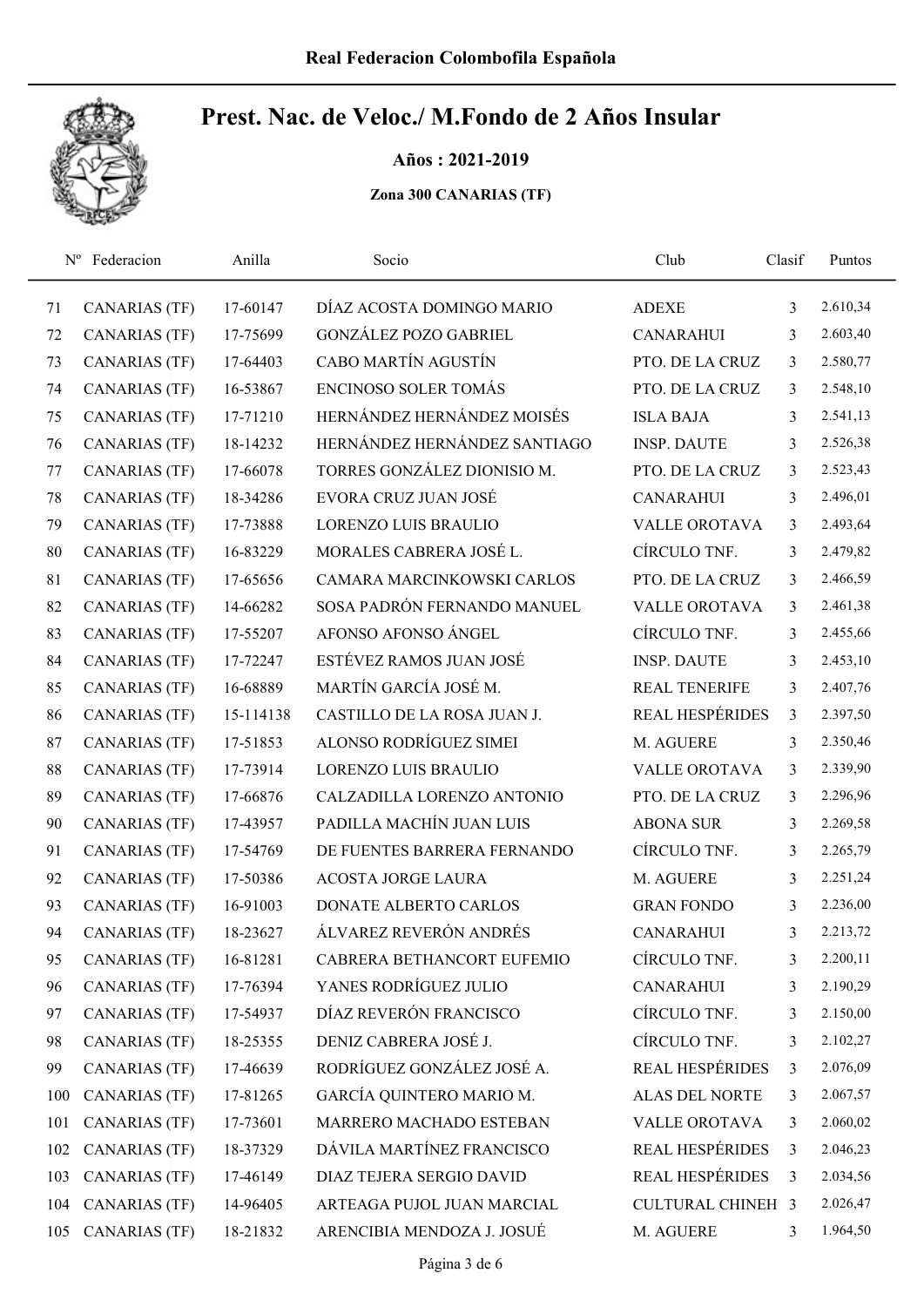Años : 2021-2019

|     | Nº Federacion        | Anilla    | Socio                             | Club                   | Clasif         | Puntos   |
|-----|----------------------|-----------|-----------------------------------|------------------------|----------------|----------|
| 106 | <b>CANARIAS (TF)</b> | 17-61953  | RAMOS HERNÁNDEZ FELIPE J.         | <b>ADEXE</b>           | 3              | 1.907,99 |
| 107 | <b>CANARIAS (TF)</b> | 16-65642  | HERNÁNDEZ PÉREZ FRANCISCO J.      | <b>VALLE OROTAVA</b>   | 3              | 1.767,07 |
| 108 | <b>CANARIAS (TF)</b> | 16-83228  | MORALES CABRERA JOSÉ L.           | CÍRCULO TNF.           | 3              | 1.761,96 |
| 109 | <b>CANARIAS (TF)</b> | 17-41633  | SUÁREZ GONZÁLEZ ANTONIO           | <b>ADEXE</b>           | 3              | 1.283,84 |
| 110 | <b>CANARIAS (TF)</b> | 16-88548  | RAMOS HERNÁNDEZ JONAS R.          | <b>ISLA BAJA</b>       | $\overline{2}$ | 2.000,00 |
| 111 | <b>CANARIAS (TF)</b> | 18-14160  | HERNÁNDEZ WALO DOMINGO T.         | <b>INSP. DAUTE</b>     | $\overline{2}$ | 1.952,87 |
| 112 | <b>CANARIAS (TF)</b> | 18-24988  | GUTIÉRREZ POLEO JUAN A.           | CÍRCULO TNF.           | 2              | 1.913,24 |
| 113 | <b>CANARIAS (TF)</b> | 17-69130  | GONZÁLEZ PÉREZ JOSÉ M.            | <b>DRAGO</b>           | $\overline{2}$ | 1.912,90 |
| 114 | <b>CANARIAS (TF)</b> | 17-47084  | SABINA SOSA JOSÉ ROMÁN            | <b>REAL HESPÉRIDES</b> | $\overline{2}$ | 1.911,84 |
| 115 | <b>CANARIAS (TF)</b> | 18-4102   | <b>TABARES RODRÍGUEZ DIEGO</b>    | <b>REAL TENERIFE</b>   | 2              | 1.911,44 |
| 116 | CANARIAS (TF)        | 17-71334  | HERNÁNDEZ RODRÍGUEZ GREGORIO      | <b>ISLA BAJA</b>       | 2              | 1.897,89 |
| 117 | <b>CANARIAS (TF)</b> | 16-97881  | ARENCIBIA MENDOZA J. JOSUÉ        | M. AGUERE              | $\overline{2}$ | 1.893,40 |
| 118 | <b>CANARIAS (TF)</b> | 16-68664  | HERRERA HERNÁNDEZ ARMANDO         | <b>REAL TENERIFE</b>   | 2              | 1.891,17 |
| 119 | <b>CANARIAS (TF)</b> | 18-9864   | <b>BELLO GONZÁLEZ EMILIO</b>      | PTO. DE LA CRUZ        | 2              | 1.874,13 |
| 120 | <b>CANARIAS (TF)</b> | 18-24615  | <b>GOYA RODRÍGUEZ FCO. JAVIER</b> | CÍRCULO TNF.           | 2              | 1.856,96 |
| 121 | <b>CANARIAS (TF)</b> | 16-80594  | TANDEM JAVIER RIVERO - JUAN       | CÍRCULO TNF.           | 2              | 1.854,47 |
| 122 | CANARIAS (TF)        | 17-54913  | DENIZ CABRERA JOSÉ J.             | CÍRCULO TNF.           | $\overline{2}$ | 1.837,07 |
| 123 | <b>CANARIAS (TF)</b> | 17-55509  | ESCOBAR HERNÁNDEZ CÉSAR           | CÍRCULO TNF.           | $\overline{2}$ | 1.833,79 |
| 124 | <b>CANARIAS (TF)</b> | 17-76433  | MEDINA MARTÍN ANGÉLICA            | <b>CANARAHUI</b>       | $\overline{2}$ | 1.828,87 |
| 125 | <b>CANARIAS (TF)</b> | 18-10504  | TAMAJÓN HERNÁNDEZ FRANCISCO       | PTO. DE LA CRUZ        | 2              | 1.826,52 |
| 126 | CANARIAS (TF)        | 17-71765  | RAMOS HERNÁNDEZ JONAS R.          | <b>ISLA BAJA</b>       | 2              | 1.823,43 |
| 127 | <b>CANARIAS (TF)</b> | 16-96733  | ACOSTA CAMACHO SALVADOR           | M. AGUERE              | 2              | 1.821,54 |
| 128 | <b>CANARIAS (TF)</b> | 18-22857  | <b>CANO CANO JUAN</b>             | M. AGUERE              | 2              | 1.816,05 |
| 129 | <b>CANARIAS</b> (TF) | 18-28707  | DÍAZ ACOSTA DOMINGO MARIO         | <b>ADEXE</b>           | $\overline{2}$ | 1.806,67 |
| 130 | CANARIAS (TF)        | 15-74498  | LEÓN ARVELO JOSÉ ANTONIO          | <b>DRAGO</b>           | 2              | 1.796,45 |
| 131 | <b>CANARIAS (TF)</b> | 17-64303  | <b>GARCÍA BRITO DAVID</b>         | PTO. DE LA CRUZ        | $\overline{c}$ | 1.795,61 |
| 132 | <b>CANARIAS (TF)</b> | 17-47082  | SABINA SOSA JOSÉ ROMÁN            | REAL HESPÉRIDES        | $\overline{2}$ | 1.795,26 |
| 133 | <b>CANARIAS (TF)</b> | 18-16349  | SOSA HERNÁNDEZ URBANO             | VALLE OROTAVA          | 2              | 1.775,37 |
| 134 | <b>CANARIAS (TF)</b> | 17-76480  | MEDINA MARTÍN ANGÉLICA            | <b>CANARAHUI</b>       | $\overline{2}$ | 1.772,50 |
| 135 | CANARIAS (TF)        | 17-267657 | AGNOLI ANDREAS ERNESTO            | <b>ABONA SUR</b>       | $\overline{2}$ | 1.769,06 |
| 136 | <b>CANARIAS (TF)</b> | 18-27062  | ESPINOSA GONZÁLEZ LIDIA           | CÍRCULO TNF.           | $\overline{2}$ | 1.768,10 |
| 137 | <b>CANARIAS (TF)</b> | 17-58498  | AGUIAR ÁLVAREZ JOSÉ               | <b>REAL TENERIFE</b>   | 2              | 1.762,46 |
| 138 | <b>CANARIAS (TF)</b> | 16-70815  | AGNOLI ANDREAS ERNESTO            | <b>ABONA SUR</b>       | 2              | 1.751,48 |
| 139 | <b>CANARIAS (TF)</b> | 18-34357  | EVORA CRUZ JUAN JOSÉ              | <b>CANARAHUI</b>       | $\overline{2}$ | 1.749,78 |
| 140 | <b>CANARIAS (TF)</b> | 18-36680  | RODRÍGUEZ GIL ROBIN               | REAL HESPÉRIDES        | $\overline{2}$ | 1.729,46 |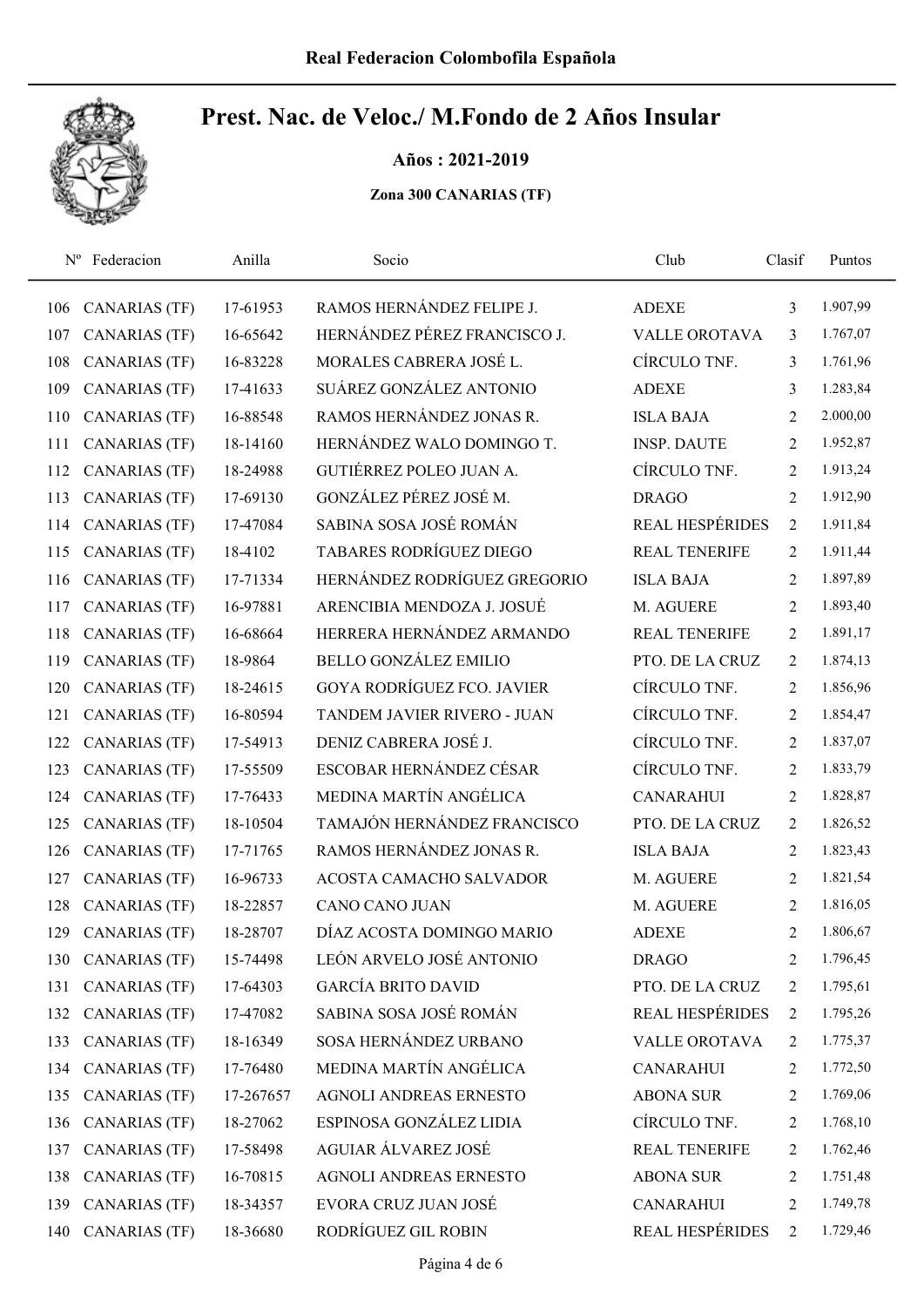Años : 2021-2019

| $N^{\rm o}$ | Federacion           | Anilla    | Socio                           | Club                   | Clasif         | Puntos   |
|-------------|----------------------|-----------|---------------------------------|------------------------|----------------|----------|
| 141         | <b>CANARIAS (TF)</b> | 17-38975  | <b>TÁNDEM ARMAS</b>             | <b>GRAN FONDO</b>      | 2              | 1.719,85 |
| 142         | <b>CANARIAS (TF)</b> | 17-44710  | TOLEDO VARGAS AYTHAMI           | <b>ABONA SUR</b>       | 2              | 1.713,09 |
| 143         | <b>CANARIAS (TF)</b> | 18-26234  | DE FUENTES BARRERA FERNANDO     | CÍRCULO TNF.           | $\overline{2}$ | 1.704,78 |
| 144         | <b>CANARIAS (TF)</b> | 18-18825  | DÍAZ GONZÁLEZ JOSÉ A.           | <b>DRAGO</b>           | 2              | 1.692,96 |
| 145         | <b>CANARIAS (TF)</b> | 18-11541  | <b>GARCÍA BRITO DAVID</b>       | PTO. DE LA CRUZ        | 2              | 1.692,16 |
| 146         | <b>CANARIAS (TF)</b> | 15-79906  | RODRÍGUEZ ESCOBAR PEDRO J.      | <b>ALAS DEL NORTE</b>  | 2              | 1.689,85 |
| 147         | <b>CANARIAS (TF)</b> | 16-61835  | RODRÍGUEZ GONZÁLEZ JOSÉ A.      | <b>REAL HESPÉRIDES</b> | 2              | 1.687,47 |
| 148         | <b>CANARIAS (TF)</b> | 15-110737 | <b>DAMAS DAMAS RICHARD</b>      | REAL HESPÉRIDES        | 2              | 1.686,18 |
| 149         | <b>CANARIAS (TF)</b> | 18-22550  | PÉREZ LUIS JUAN RAMÓN           | M. AGUERE              | 2              | 1.675,73 |
| 150         | <b>CANARIAS (TF)</b> | 18-11552  | <b>GARCÍA BRITO DAVID</b>       | PTO. DE LA CRUZ        | 2              | 1.675,71 |
| 151         | CANARIAS (TF)        | 18-36690  | RODRÍGUEZ GIL ROBIN             | <b>REAL HESPÉRIDES</b> | $\overline{2}$ | 1.675,30 |
| 152         | <b>CANARIAS (TF)</b> | 15-114560 | VALENCIA RAMOS ÁLVARO           | <b>REAL HESPÉRIDES</b> | $\overline{2}$ | 1.675,08 |
| 153         | CANARIAS (TF)        | 17-64195  | MESA DÍAZ ANTONIO               | PTO. DE LA CRUZ        | 2              | 1.665,40 |
| 154         | <b>CANARIAS (TF)</b> | 18-37363  | DÁVILA MARTÍNEZ FRANCISCO       | REAL HESPÉRIDES        | $\overline{2}$ | 1.664,90 |
| 155         | <b>CANARIAS (TF)</b> | 17-52622  | HERNÁNDEZ RODRÍGUEZ JUAN L.     | M. AGUERE              | $\overline{2}$ | 1.659,23 |
| 156         | <b>CANARIAS (TF)</b> | 18-20902  | GARCÍA RODRÍGUEZ FERNANDO       | M. AGUERE              | $\overline{2}$ | 1.657,83 |
| 157         | <b>CANARIAS (TF)</b> | 17-63955  | FROST EDWARD ANTHONY            | PTO. DE LA CRUZ        | 2              | 1.655,36 |
| 158         | <b>CANARIAS (TF)</b> | 17-42279  | ÁLVAREZ PÉREZ PEDRO J.          | <b>ABONA SUR</b>       | $\overline{2}$ | 1.634,93 |
| 159         | <b>CANARIAS (TF)</b> | 17-50596  | CABEZA SANTOS JUAN MANUEL       | <b>REAL HESPÉRIDES</b> | 2              | 1.633,29 |
| 160         | <b>CANARIAS (TF)</b> | 18-38988  | RODRÍGUEZ RODRÍGUEZ RAMÓN       | <b>REAL HESPÉRIDES</b> | 2              | 1.632,66 |
| 161         | <b>CANARIAS (TF)</b> | 17-71690  | LUIS MARTÍN FCO. JAVIER         | <b>ISLA BAJA</b>       | $\overline{2}$ | 1.630,39 |
| 162         | <b>CANARIAS (TF)</b> | 18-36316  | <b>JEREZ HERRERA MANUEL</b>     | <b>REAL HESPÉRIDES</b> | 2              | 1.629,18 |
| 163         | <b>CANARIAS (TF)</b> | 18-1355   | RODRÍGUEZ ACHETEN PEDRO M.      | <b>GRAN FONDO</b>      | 2              | 1.628,11 |
| 164         | CANARIAS (TF)        | 18-22372  | <b>ACOSTA JORGE LAURA</b>       | M. AGUERE              | $\overline{2}$ | 1.621,51 |
| 165         | <b>CANARIAS (TF)</b> | 18-34904  | <b>RAMOS RAMOS MIGUEL</b>       | <b>CANARAHUI</b>       | 2              | 1.612,65 |
| 166         | <b>CANARIAS (TF)</b> | 18-20595  | <b>GUTIÉRREZ SANTOS BENIGNO</b> | M. AGUERE              | 2              | 1.606,86 |
| 167         | CANARIAS (TF)        | 18-36681  | RODRÍGUEZ GIL ROBIN             | <b>REAL HESPÉRIDES</b> | $\overline{2}$ | 1.605,94 |
| 168         | <b>CANARIAS (TF)</b> | 18-38050  | EXPÓSITO ROJAS ANTONIO          | REAL HESPÉRIDES        | 2              | 1.597,03 |
| 169         | <b>CANARIAS (TF)</b> | 18-34757  | REYES PÉREZ ELÍAS P.            | <b>CANARAHUI</b>       | 2              | 1.567,22 |
| 170         | <b>CANARIAS (TF)</b> | 18-31414  | ROBAINA CASTELLANOS YOSLEN      | <b>ADEXE</b>           | 2              | 1.567,06 |
| 171         | <b>CANARIAS (TF)</b> | 15-82355  | AGNOLI ANDREAS ERNESTO          | <b>ABONA SUR</b>       | 2              | 1.545,31 |
| 172         | <b>CANARIAS (TF)</b> | 17-45103  | EXPÓSITO ROJAS MIGUEL A.        | <b>REAL HESPÉRIDES</b> | 2              | 1.542,09 |
| 173         | <b>CANARIAS (TF)</b> | 17-55534  | ESCOBAR HERNÁNDEZ CÉSAR         | CÍRCULO TNF.           | 2              | 1.505,45 |
| 174         | CANARIAS (TF)        | 18-31423  | ROBAINA CASTELLANOS YOSLEN      | <b>ADEXE</b>           | 2              | 1.496,66 |
| 175         | <b>CANARIAS (TF)</b> | 17-72114  | HERNÁNDEZ WALO DOMINGO T.       | <b>INSP. DAUTE</b>     | 2              | 1.492,95 |